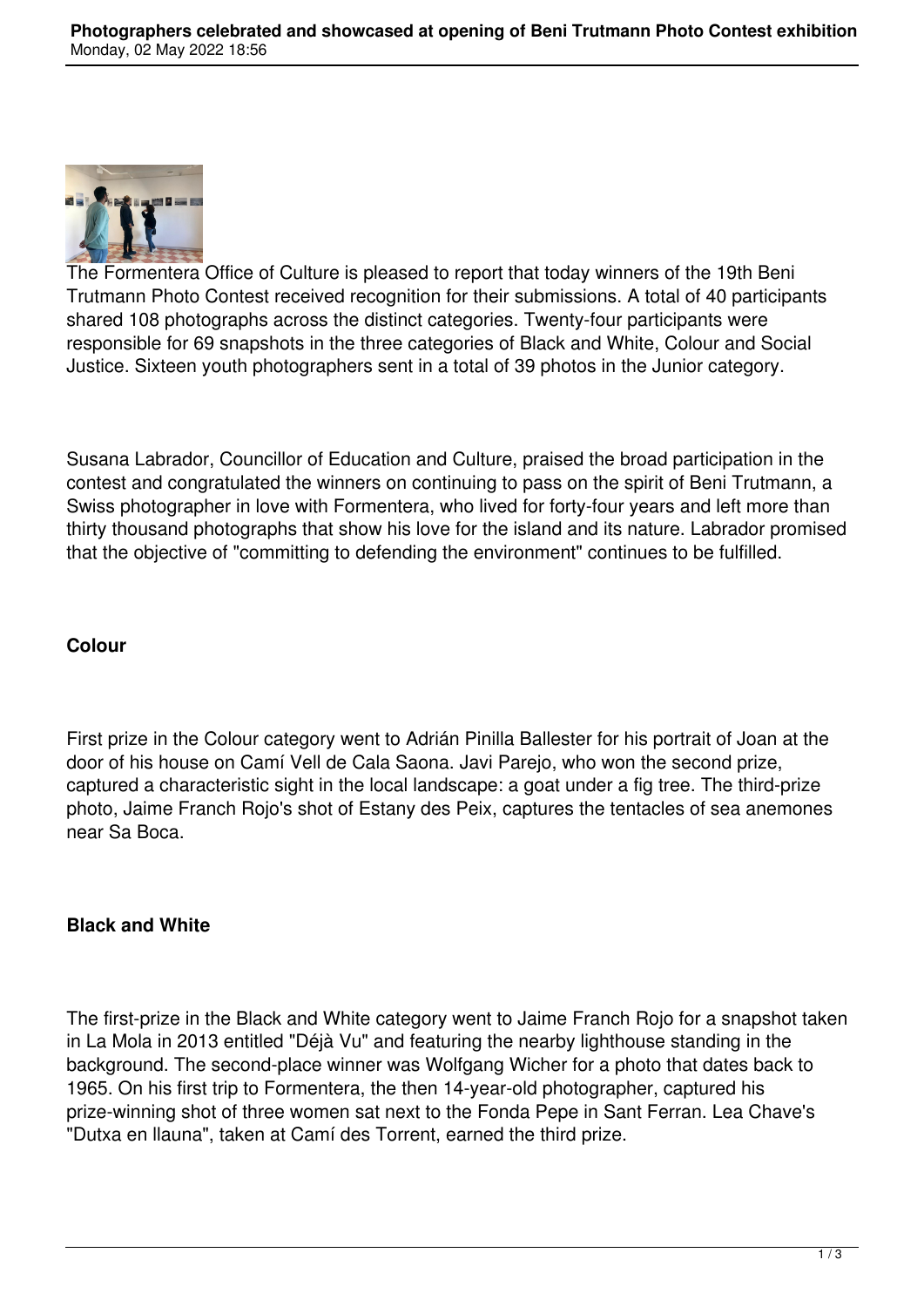### **Social Justice**

Iria Sánchez Rodríguez won first prize in the Social Justice category with an image that decries Formentera's housing problem. With "Graffiti d'interès cultural" (2022), Lea Chave captures a work of graffiti on the wall of Es Campament. The third prize went to Josep López Vaño for a snapshot of an abandoned car in the Tramuntana area of Formentera.

First-, second- and third-place prizes in the Colour, Black and White and Social Justice categories are €500, €300 and €200, respectively.

#### **Junior**

Eduard Marian Teofil Negru's nocturnal landscape came out on top of the category for young people aged 12 to 18. The second prize went to Ester Bordoy Riera for her photo titled "Llibertat marina", a staged image with posidonia seagrass. And the third prize was awarded to Marina Tur Escandell, for her close-up of a goat. Prizes included: a Canon Ixus 185 Z digital compact camera (first place), a Fuji Instax Mini 11 instant digital camera (second place) and a Polaroid Cube sports camera (third place).



# **Exhibition**